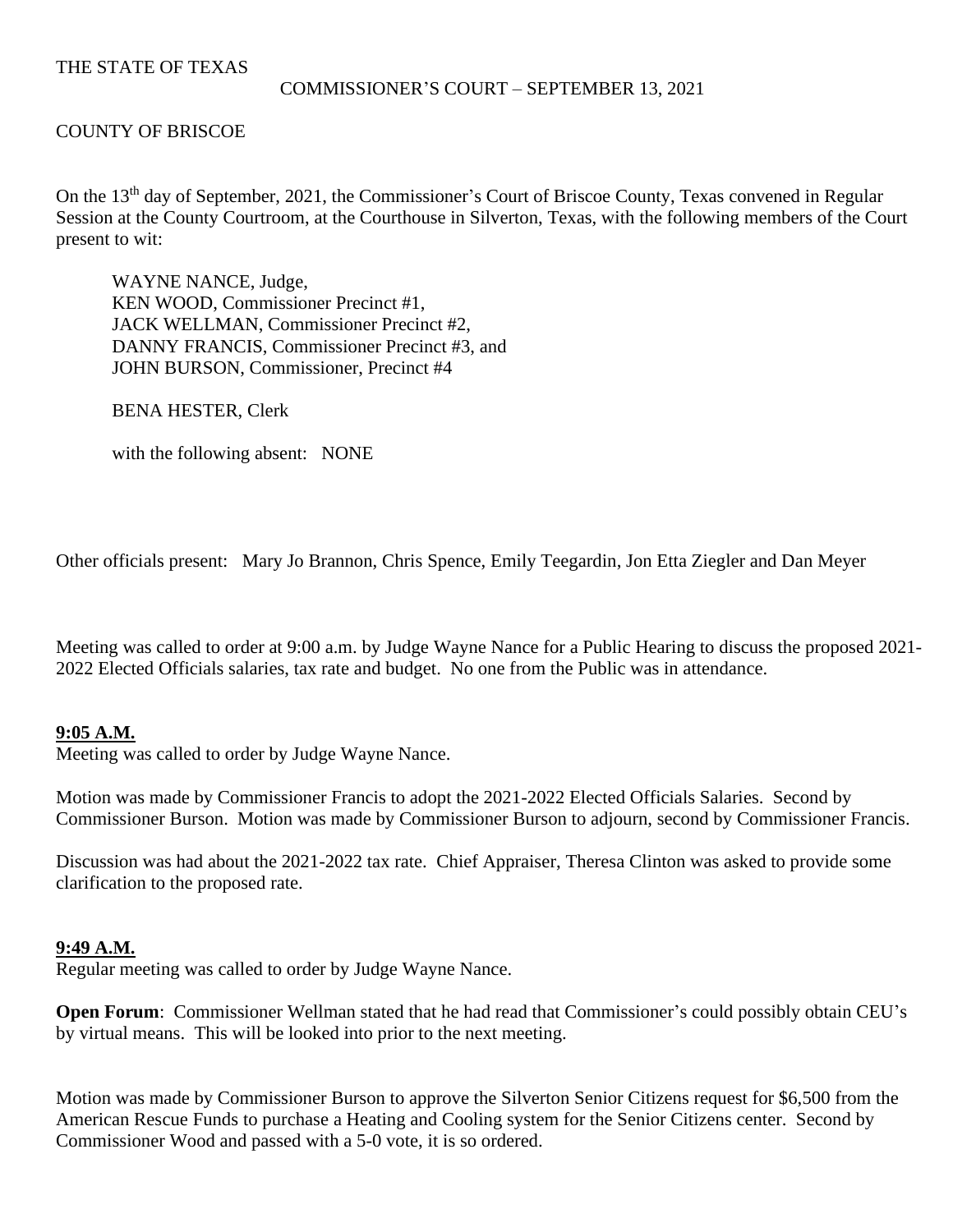Motion was made by Commissioner Burson to transfer the title of the 2008 Durango from the Sheriff's Department to Precinct #1. Second by Commissioner Francis and passed with a 5-0 vote, it is so ordered.

Motion was made by Commissioner Wood to allow Dan Meyer, Justice of the Peace, Prec. #2 to purchase Quickbooks Pro for use in his office. Cost of \$399.99 will come out of his Office Supply budget. Second by Commissioner Burson and passed with a 5-0 vote, it is so ordered.

Motion was made by Commissioner Wellman to appoint the Election Judges and Alternates for a 2(Two) year term beginning on September 1, 2021. Second by Commissioner Wood and passed with a 4-0 vote it is so ordered.

Jon Etta Ziegler, Tax Assessor Collector informed the court that she had hired Julie Gamble as her deputy due to the resignation of Ashley Knight. Motion was made by Commissioner Francis to approve the bond for Julie Gamble. Second by Commissioner Wellman and passed with a 5-0 vote, it is so ordered.

Motion was made by Commissioner Burson to cast 715 votes to Dan Meyer and 715 votes to Phil Barefield to serve on the Appraisal District Board of Directors. Second by Commissioner Wood and passed with a 5-0 vote, it is so ordered.

Motion was made by Commissioner Burson to approve the 2020-2021 budget amendments (See exhibits). Second by Commissioner Wellman and passed with a 5-0 vote, it is so ordered.

Motion was made by Commissioner Wellman to approve the following work order(s). Second by Commissioner Francis and passed with a 5-0 vote it is so ordered.

> Hunter and Tammy Penn – Precinct #4 Jim Saul (2) contracts – Precinct #2 Fannie Shannon – Precinct #2 Kirk Saul – Precinct #2 Harvey Case – Precinct #2

Motion was made by Commissioner Francis to accept the following monthly reports. Second by Commissioner Wellman and passed with a 5-0 vote it is so ordered.

| Mary Jo Brannon, Treasurer |
|----------------------------|
| G. J. Walton, J. P. #1     |
| Dan Meyer, J. P. #2        |
| Bena Hester, Clerk         |

Jon Etta Ziegler, Tax A/C Garrett Davis, Sheriff Theresa Clinton, Appraiser Mason Carter, CEA-Ag

Motion was made by Commissioner Wellman to accept the Treasurer Office Holder Report for August 2021. Second by Commissioner Francis and passed with a 5-0 vote, it is so ordered.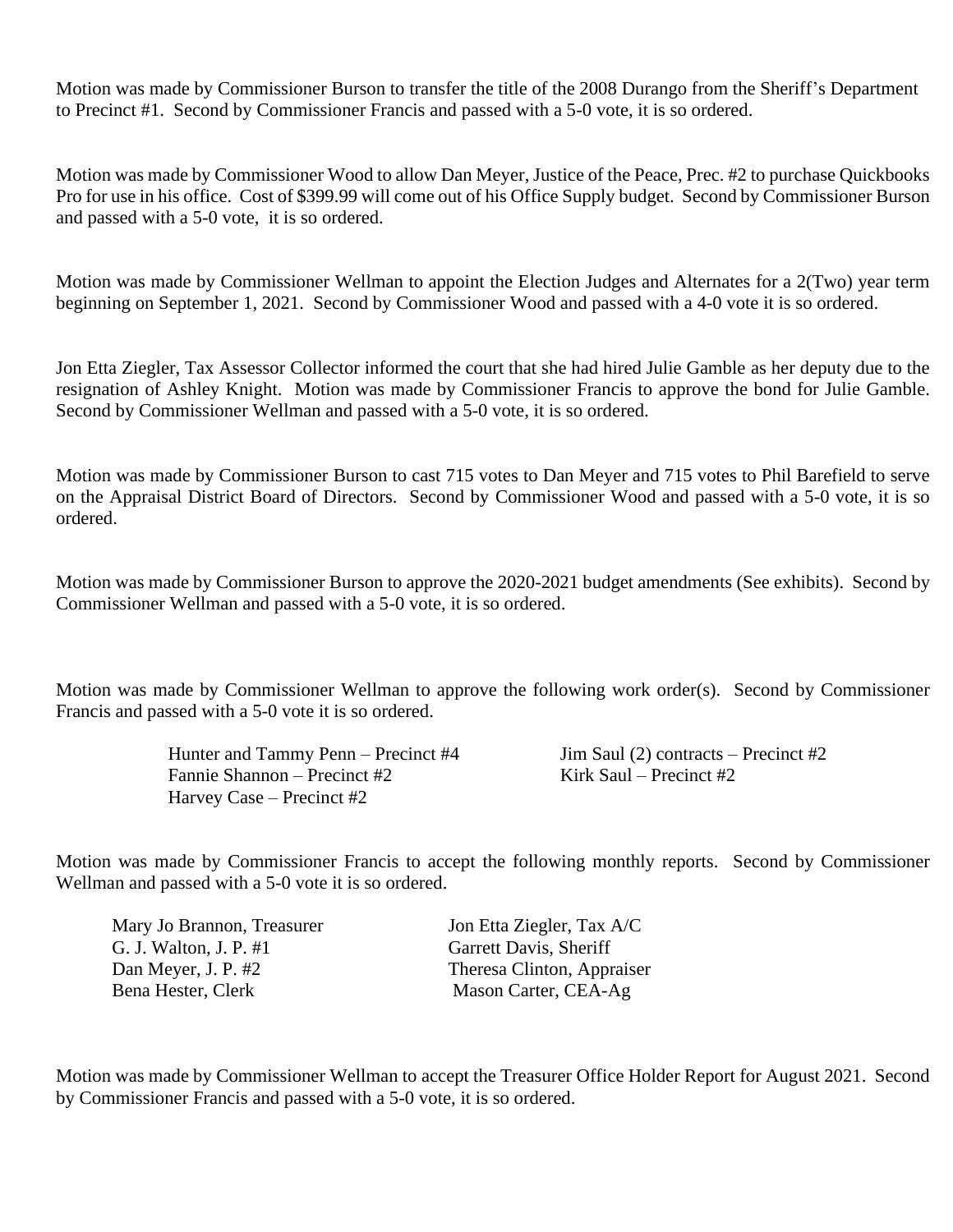### **TREASURER'S OFFICE HOLDER REPORT**

BRISCOE COUNTY September 1, 2021

| \$10,997.63 |
|-------------|
| \$2,548.75  |
| \$2,174.00  |
| \$4,357.85  |
| \$150.00    |
| \$100.00    |
|             |

#### {THE STATE OF TEXAS} {COUNTY OF BRISCOE}

Before me, the undersigned authority, on this day personally appeared Mary Jo Brannon, County Treasurer of Briscoe County, who being by me duly sworn, upon oath, says that the within and foregoing report is true and correct.

> Mary Jo Brannon, Briscoe County **Treasurer**

Sworn to and subscribed before me, this 1st day of September, 2021.

Bena Hester, Briscoe County Clerk

Motion was made by Commissioner Francis to sign the Commissioner's Court Affidavit for August 2021. Second by Commissioner Burson and passed with a 5-0 vote, it is so ordered.

### **COMMISSIONERS' COURT AFFIDAVIT**

In compliance with Section 114.026 of the Local Government Code, the Commissioners' Court of Briscoe County on this date has compared and examined the Monthly Report of Mary Jo Brannon, Briscoe County Treasurer. Every account is reported as required by Section 114.026 Local Government Code and the Commissioners' inspection was made in accordance with Section 114.026 of the Local Government Code.

|                    |                   |     |                 |     | <b>MONTHLINE IN ON LIGHT AUGUST 2021</b> |    |                    |  |
|--------------------|-------------------|-----|-----------------|-----|------------------------------------------|----|--------------------|--|
| <b>FUND</b>        | <b>BALANCE</b>    |     | <b>RECEIPTS</b> |     | <b>DISBURSED</b>                         |    | <b>END BALANCE</b> |  |
| Gen Fund           | \$1,956,077.39    | \$. | 14,059.10       | S   | 86,844.36                                | S. | 1,883,292.13       |  |
| Jury Fund          | 57,812.43<br>\$   | \$  | 99.93           | \$  | -                                        | \$ | 57,912.36          |  |
| Prect 1            | 202,826.81<br>S.  | \$  | 2,896.46        | S   | 18,229.26                                | S  | 187,494.01         |  |
| Prect 2            | 127,717.58<br>\$. | \$  | 3,128.19        | S   | 18,443.78                                | S  | 112,401.99         |  |
| Prect <sub>3</sub> | 80,353.04<br>\$   | \$  | 2,896.46        | S   | 13,682.17                                | \$ | 69,567.33          |  |
| Prect 4            | 83,370.66<br>\$   | \$  | 2,764.74        | \$  | 8,159.53                                 | \$ | 77,975.87          |  |
| *Other Funds       | 158,315.63        | \$  | 9,634.20        | \$  | 8,767.69                                 | S  | 159,182.14         |  |
| Total              | \$2,666,473.54    | S.  | 35,479.08       | \$. | 154,126.79                               |    | \$2,547,825.83     |  |

### **MONTHLY REPORT FOR AUGUST 2021**

\*Balances of Other Funds that have stipulations by law as how they may be spent, and may not be included in other fund's balances.

In this regular session of Commissioners' Court of Briscoe County, the requirements of Section 114.026 Subsection C of the Local Government Code have been met and \$2,547,825.83 remains in the custody of Mary Jo Brannon, Briscoe County Treasurer.

Approved in open court this the 13th day of September 2021.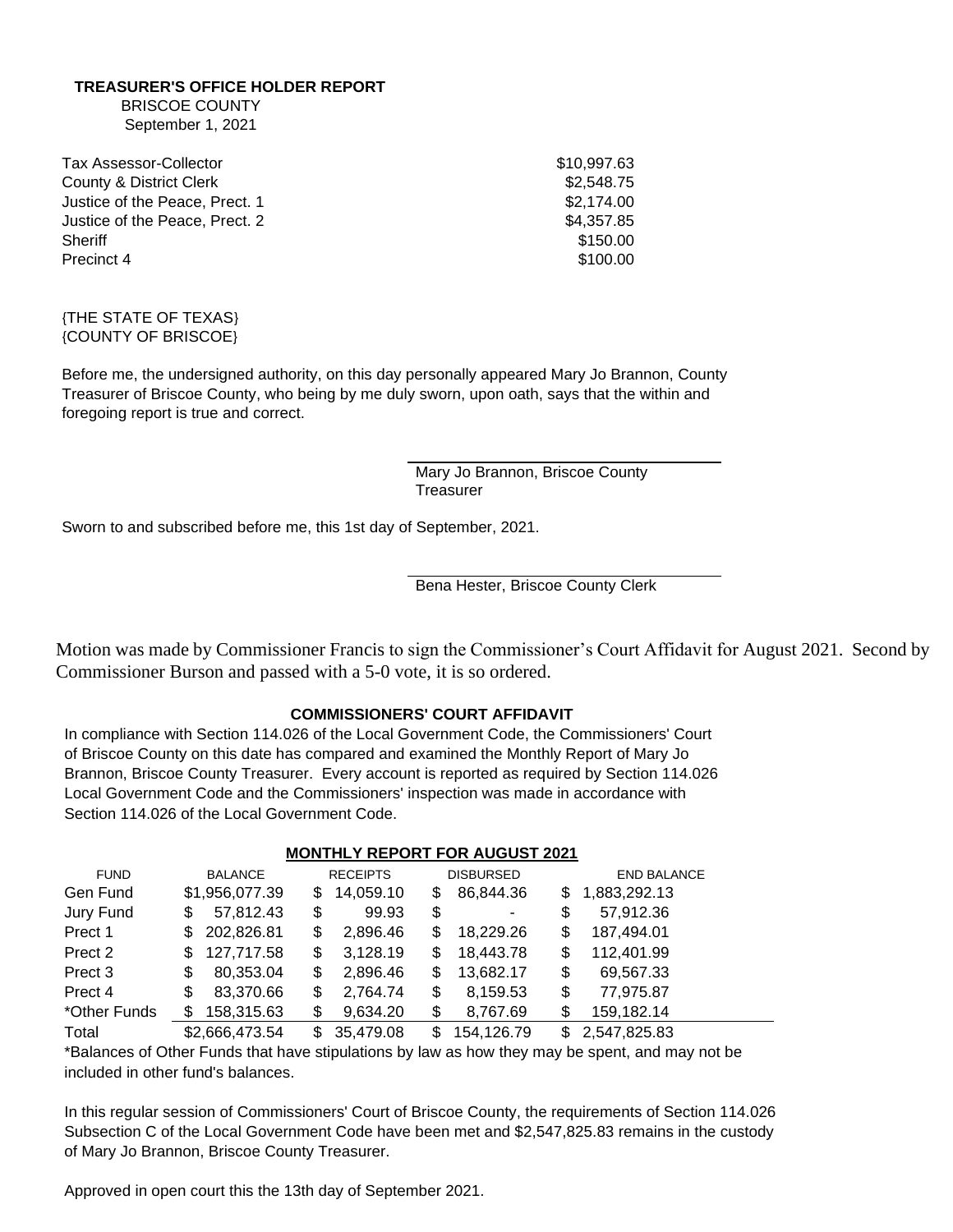Wayne Nance, County Judge

Ken Wood, Commissioner Prect 1

Jack Wellman, Commissioner Prect 2

John Burson, Commissioner Prect 4

Danny Francis, Commissioner Prect 3

Motion was made by Commissioner Burson to pay the monthly invoices as presented. Second by Commissioner Wellman and passed with a 5-0 vote, it is so ordered.

Motion was made by Commissioner Francis to pay Jack's Automotive \$375.05 and \$717.30. Second by Commissioner Wood. Voting For: Commissioners Wood, Burson and Francis and Judge Nance. Abstaining: Commissioner Wellman. Motion passed.

Motion was made by Commissioner Francis to pay the salaries and line items. Second by Commissioner Wellman and passed with a 5-0 vote it is so ordered.

Motion was made by Commissioner Burson to adjourn. Second by Commissioner Francis and passed with a 5-0 vote, it is so ordered. Adjourned at 10:50 a.m.

# **10:57 A.M.**

Meeting was called to order by Judge Wayne Nance for the purpose of a Public Hearing to discuss the County and District Clerk's Archive Plan. No one from the public was present.

Motion was made by Commissioner Burson to approve the County and District Clerk's 2021-2022 Archive Plan. Second by Commissioner Wood and passed with a 5-0 vote, it is so ordered.

Chief Appraiser, Theresa Clinton provided the court with additional information on the tax rate.

# **11:53 A.M.**

Meeting was called to order by Judge Wayne Nance.

Motion was made by Commissioner Francis that the property tax rate be increased by the adoption of a tax rate of .5588, which is effectively a 3.49 percent increase in the tax rate. Second by Commissioner Burson and passed with a 5-0 vote, it is so ordered.

Motion was made by Commissioner Burson to adjourn. Second by Commissioner Francis and passed with a 5-0 vote, it is so ordered.